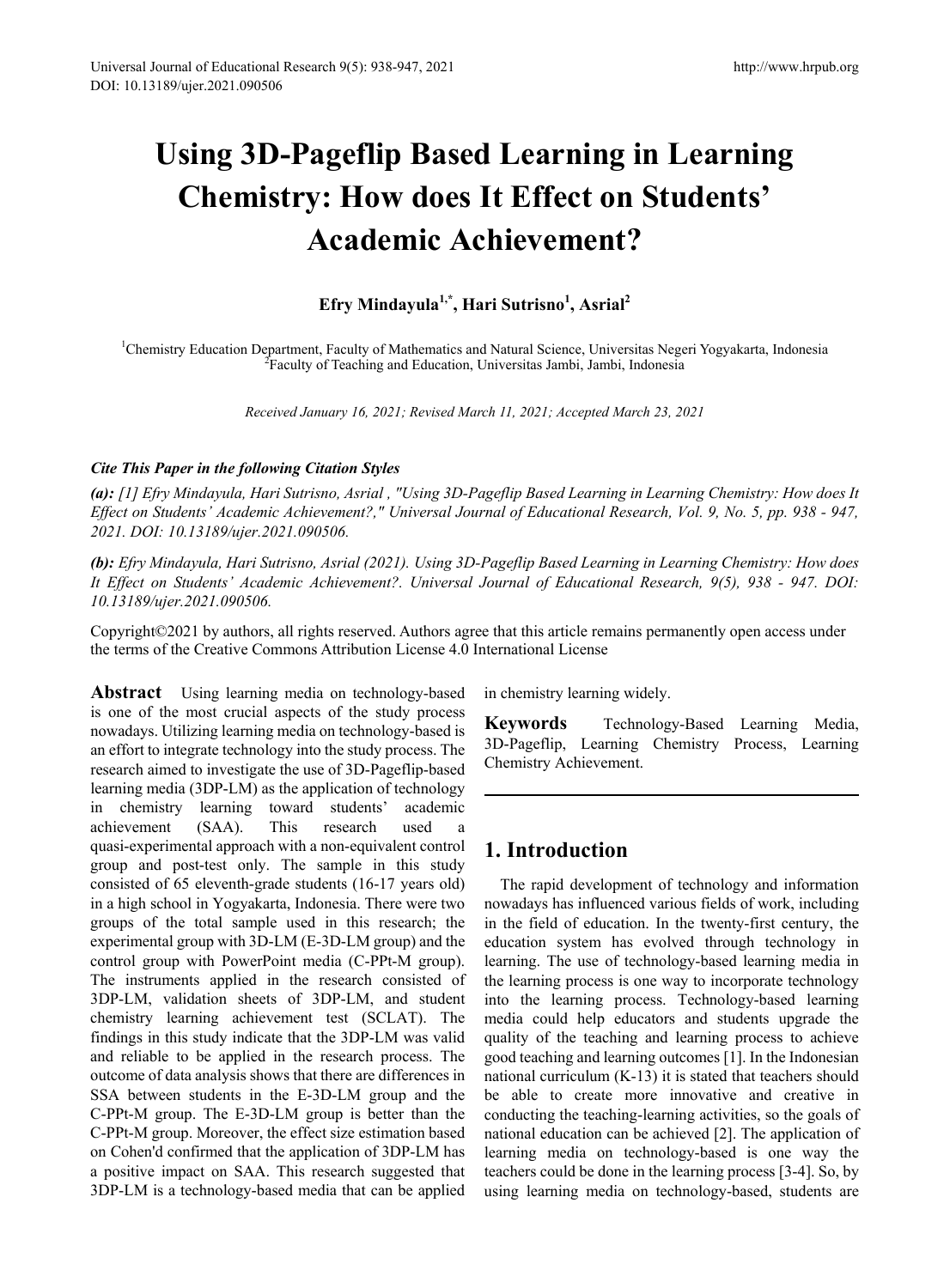expected to be more involved and enthusiastic in the learning process.

The learning process is an interactive activity between teachers and students by involving methods, strategies, and learning resources in a learning environment, which has an impact on enduring change in behavior [5]. The learning process carried out includes subjects matter taught to students at both schools and universities. Chemistry is one of the lessons taught in learning. However, based on previous research, chemistry is said to be one of the difficult subjects for learners to understand [6-7]. This refers to the results of the national examination high school students' level in the field of chemistry in Indonesia from 2017 to 2019, which are still in the low category [8]. This indicates that students have difficulty in learning chemistry. One of several factors that cause chemistry subjects are still considered difficult by students is complex and abstract chemical concepts that require imagination to understand [9-13]. ]. There are three basic components or levels of representation in understanding the chemical concept, those are; macroscopic, symbolic, and sub-microscopic [14-15]. The macroscopic representation refers to chemical phenomena that can be observed directly, such as changes in color, temperature, and pH. The symbolic representations relate to symbols, chemical equations, mathematics, and graphics. Then, sub-microscopic representations relate to phenomena that cannot be observed directly but are real, such as molecules, atoms, and interactions between molecules and atoms. Therefore, the teacher as the important factor in the learning process is required to be innovative in explaining chemical concepts to students. There are several methods or strategies that teachers can use in the teaching and learning activities such as; the application of the media on technology-based [16-18], and the use of learning models [19-20] in the teaching-learning activities. So, the teacher can explain the chemical concepts optimally and the students can understand them easily.

The use of learning media in today's technology-based era is always synonymous with technology-based media, such as the use of computers, tablets, and mobile devices [21]. Then, using the learning media on technology-based provides a new environment for student learning [22]. The chemistry learning process has now led to the application of media in the teaching-learning activities, such as the use of android-based learning media [5,23], the implementation of practicum-based virtual laboratory [24-25], and various technology-based learning media. In addition, technology-based learning media can support students in self-regulated learning students' (SRLs) [26]. The use of technology in classroom learning has a good effect on learning outcomes [27-28]. Technology-based media is one of the ways that teachers can use to explain chemical abstract concepts of macroscopic, symbolic, and sub-microscopic [29]. Thus, the use of media or technological applications in learning is one of the innovations that teachers can apply in learning [22]. Therefore, teachers can use technology-based media to explain chemical concepts to the students in the learning chemistry process. The application of technology-based media in the chemistry teaching-learning process is expected to make an effective, interesting, interactive, and fun learning process environment [30] So, it affects SAA.

This research will introduce an innovative learning media that can be used in the learning process, especially for chemistry learning. This learning media is technology-based media using 3D-Pageflip software. 3D-Pageflip is a computer application program that can be used to convert files in Adobe PDF, Image, OpenOffice, Microsoft Word, PowerPoint, and Excel formats into a flash flip eBook with 3D effects. This application is completed with a background such as a 3D panorama and has additional multimedia, such as features including video, flash, audio, buttons, links, and many other features that can be used in this application. Then, objects in this application can be made in 3D mode. So the product is formed, allowing users to like reading a book in 3D space. Then the 3D-Pageflip can be easily accessed by users via PC (EXE and HTML format) Android and IOs (3DP format) or accessed online if it has been shared to an FTP server [31]. Previous research stated development of learning media with the 3D-Pageflip program had been a very good category for learning media in the teaching-learning process [32]. In addition, using 3D-ML had been a significant effect on students' learning motivation [33]. Therefore, the chemical concepts can be visualized using the 3D-Pageflip application in the media of chemistry learning so, it is expected to have a good impact on students' learning achievement.

The objective of this research has to analyze the use of 3DP-LM as the implementation of technology-based media in chemistry teaching-learning activities toward SAA.

## **2. Materials and Methods**

#### **2.1. Research Design**

This study used a quantitative approach with the used quasi-experimental non-equivalent control group with a post-test only design. There were two classes used in this study, one class as the E-3D-LM group and the other as the C-PPt-M group. In this study, each group was given treatment by using learning media in the learning process. The E-3D-LM group used 3DP-LM while the C-PPt-M group used PPt-M, a media commonly which is applied by teachers in the learning process. After the treatment was given, the students in each group were tested using the SCLAT to determine the students' chemical learning progression.

This research was conducted online using the zoom-meeting application and face-to-face in the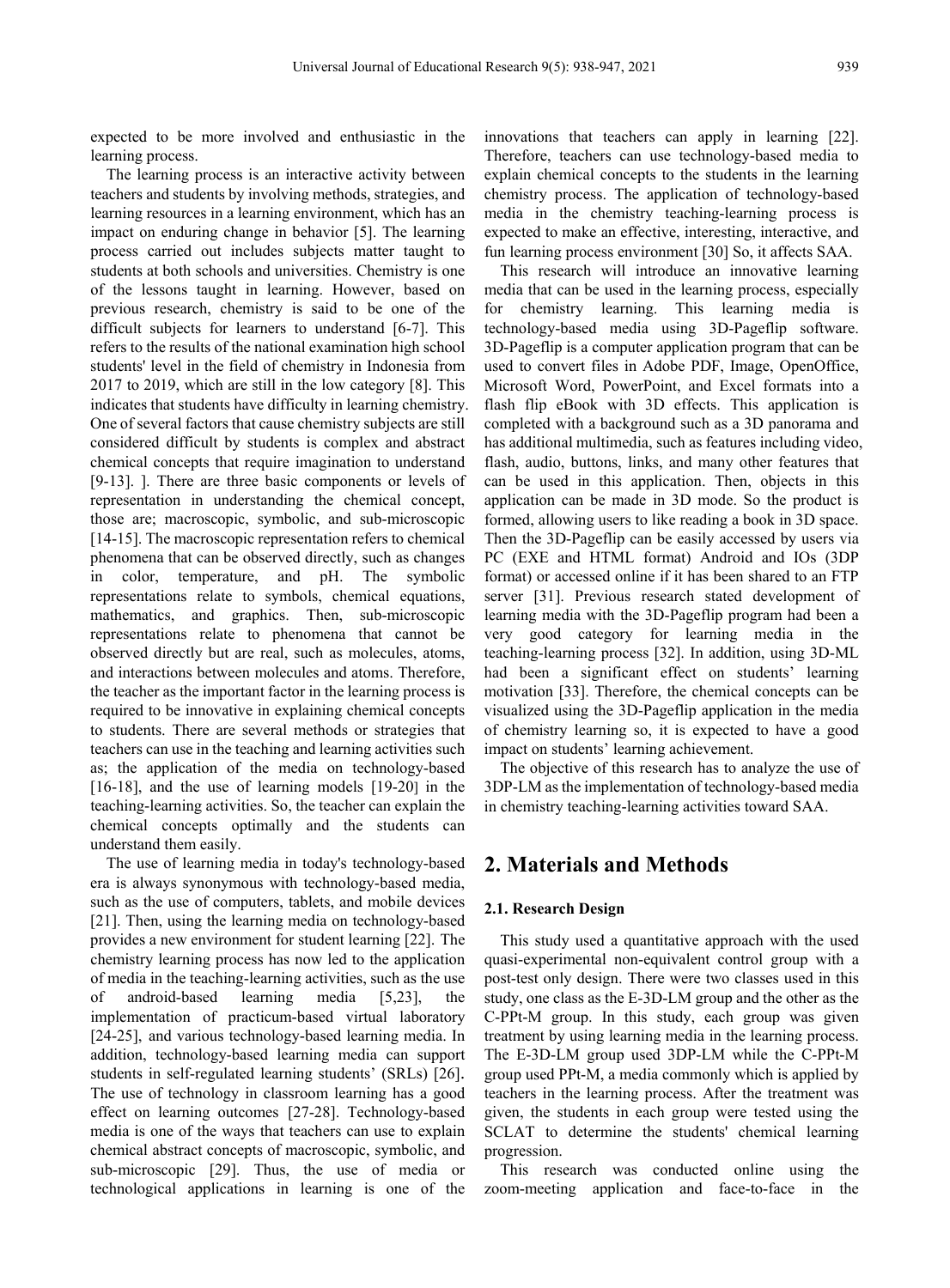classroom. The total of meetings conducted in this study were five meetings; four online meetings to treat each group using the zoom-meeting application and one face-to-face meeting in the classroom to test students' achievement conducted.

#### **2.2. Sample**

The total samples involved in this study consisted of 65 students, and they were composed into two groups; the E-3D-PL group, consisting of 33 students (15 male and 18 female), and the C-PPt-M group, consisting of 32 students (14 male and 18 female). These two groups were students from two classes  $(11<sup>th</sup>$  grade of natural science 1 and 2) at Senior High School 4 Yogyakarta. The sample selection was done using cluster random sampling. The selection process was conducted based on the analysis of previous students' learning outcomes on the reaction rate material of five classes in the natural sciences program  $(11<sup>th</sup>$  grade of natural science 1, 2, 3, 4, and 5) at Senior High School 4 Yogyakarta. Based on the results of the analysis with one-way ANOVA. Statistically, there is no significant difference between students' learning outcomes on the previous concept.

#### **2.3. Implementation of Research**

This research was prepared by applying learning media in two different groups. The researchers conducted four meetings for treatment and one meeting for post-test in each group. At the first meeting, the researchers gave the concept to each group about dynamic equilibrium and irreversible-reversible reactions in the chemical equilibrium material. At the second meeting, the researchers gave the concept about heterogeneous-homogeneous equilibrium and the laws of chemical equilibrium. At the third meeting, the researchers gave the concept about the calculation of Kc and Kp. At the fourth meeting, the researchers gave the concept about the factors that influence chemical equilibrium in industry. Then, at the fifth meeting, the researchers gave each group a post-test to measure the SAA with the SCLAT instrument.

## **2.4. Data Collection Tool**

The data collection tool in this study consists of; (1) the validation sheet of 3DP-LM to measure the feasibility of the media, consisting of media validation sheets for experts, material validation sheet for experts, validation sheet for practitioners, and validation sheet for users. (2) the instrument of students' chemistry learning achievement test (SCLAT) to measure students' chemistry learning achievement.

3DP-LM is an instrument used in this study. This learning media was developed by authors using several application programs such as Adobe Photoshop and Corel Draw to create media designs, Adobe Flash to make test in media, ChemDraw to design chemical molecules, Chem-sketch to write chemical reaction equations, and Camtasia Studio and Video Scribe for creating various videos and animations in media. Then, the results of the several application programs are combined into one unit in the professional 3D-Pageflip software to produce 3DP-LM products. The 3DP-LM is developed based on the basic competencies in the Indonesian national curriculum in chemistry subject regarding the concept of chemical equilibrium. The 3DP-LM is written in Indonesian. Figure 1 shows the 3DP-LM.

The validity and reliability of the 3DP-LM products were measured before being used in the study. This learning media was validated by seven validators consisting of one chemical expert who is a lecturer in the Chemistry Education Department, one media expert who is a lecturer in the Learning Technology Department, one linguist who is a lecturer in the Applied Linguistics Department, one practitioner who is a chemistry teacher in High School, and three users who are High School chemistry students outside the research sample. The validity was conducted using a validation sheet instrument adopted from the "*Learning Object Review Instrument (LORI) version 1.5"* [34]. The validation sheet instrument used a Likert scale with the answer choice options  $(5 =$ Very Good to  $1 = \text{Very Low}$ ) with a suggestion column for each indicator. The validity data of the developed learning media were analyzed using Aiken's V formula [35]. Based on the analysis conducted, the results of the validity of the learning media were 0.89. Thus, the validity of learning media can be categorized as a very valid category [36]. Then, the reliability of 3DP-LM products was carried out using analysis that refers to the percentage of agreement [37]. Then, the results of the reliability analysis of the learning media were 0.77 or 77%. Thus the learning media was declared reliable because the results obtained are greater than 0.70 [38]. According to the results of the analysis conducted, the 3DP-LM has valid and reliable criteria to apply in the research.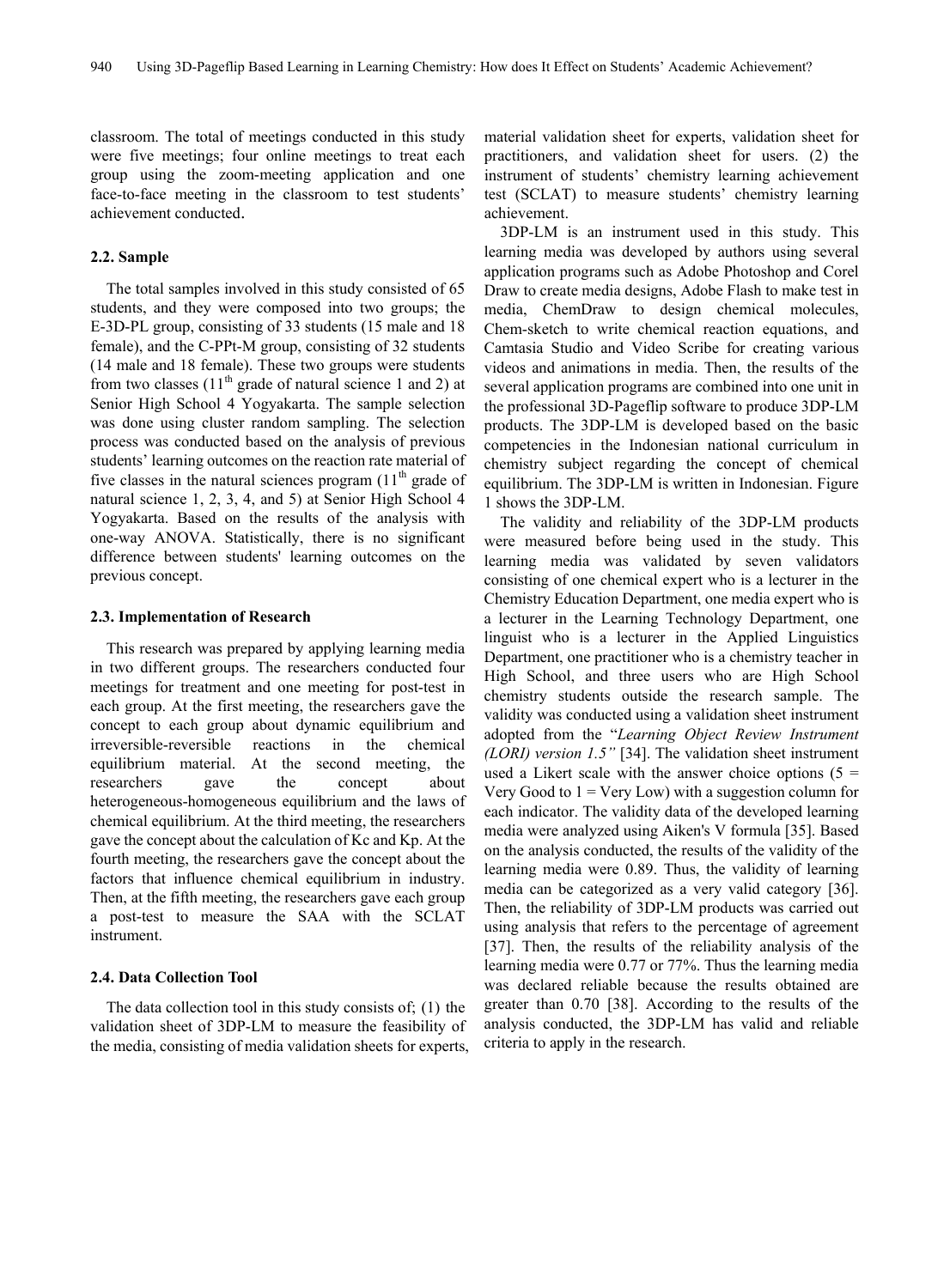

**Figure 1.** The display form of the 3DP-LM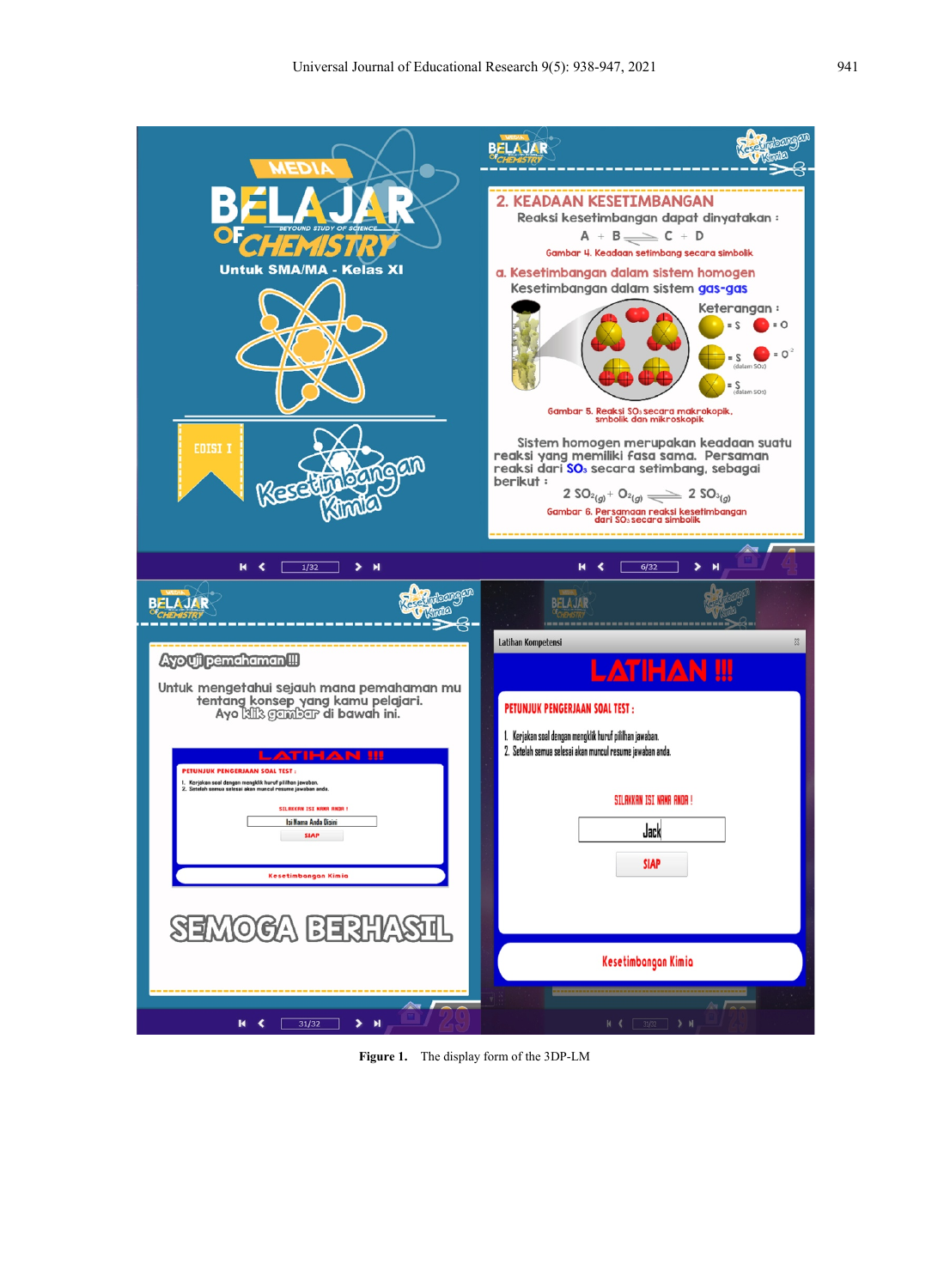|                                                                 |                                                                                                                                                                                                                                                                                                                                                                                                                                                                                                                                                                                                                                                                                                                                                                                                                                                                                                                                                                                                                                                                                                                                                                                                                                                                     | No<br>Item     | <b>Level Cognitive Domain (Bloom)</b> |                |                |                |                | Total          |  |
|-----------------------------------------------------------------|---------------------------------------------------------------------------------------------------------------------------------------------------------------------------------------------------------------------------------------------------------------------------------------------------------------------------------------------------------------------------------------------------------------------------------------------------------------------------------------------------------------------------------------------------------------------------------------------------------------------------------------------------------------------------------------------------------------------------------------------------------------------------------------------------------------------------------------------------------------------------------------------------------------------------------------------------------------------------------------------------------------------------------------------------------------------------------------------------------------------------------------------------------------------------------------------------------------------------------------------------------------------|----------------|---------------------------------------|----------------|----------------|----------------|----------------|----------------|--|
| Content                                                         | Indicator                                                                                                                                                                                                                                                                                                                                                                                                                                                                                                                                                                                                                                                                                                                                                                                                                                                                                                                                                                                                                                                                                                                                                                                                                                                           |                | C1                                    | C <sub>2</sub> | C <sub>3</sub> | C <sub>4</sub> | C <sub>5</sub> | Item           |  |
| Dynamic Equilibrium                                             | Explaining the dynamic equilibrium concept                                                                                                                                                                                                                                                                                                                                                                                                                                                                                                                                                                                                                                                                                                                                                                                                                                                                                                                                                                                                                                                                                                                                                                                                                          | 1              | $\sqrt{ }$                            |                |                |                |                | 1              |  |
|                                                                 | Distinguishing heterogeneous and homogeneous                                                                                                                                                                                                                                                                                                                                                                                                                                                                                                                                                                                                                                                                                                                                                                                                                                                                                                                                                                                                                                                                                                                                                                                                                        | $\overline{c}$ |                                       | $\sqrt{}$      |                |                |                | 2              |  |
| Heterogeneous and<br>homogeneous in the<br>equilibrium reaction | in the Equilibrium Reaction                                                                                                                                                                                                                                                                                                                                                                                                                                                                                                                                                                                                                                                                                                                                                                                                                                                                                                                                                                                                                                                                                                                                                                                                                                         | 3              |                                       | $\sqrt{ }$     |                |                |                |                |  |
|                                                                 | Explaining the concept of heterogeneous and                                                                                                                                                                                                                                                                                                                                                                                                                                                                                                                                                                                                                                                                                                                                                                                                                                                                                                                                                                                                                                                                                                                                                                                                                         | 10             | $\sqrt{}$                             |                |                |                |                |                |  |
|                                                                 | homogeneous equilibrium                                                                                                                                                                                                                                                                                                                                                                                                                                                                                                                                                                                                                                                                                                                                                                                                                                                                                                                                                                                                                                                                                                                                                                                                                                             |                | $\sqrt{}$                             |                |                |                |                | 2              |  |
| Reaction reversibility for<br>equilibrium reaction              | Explain of the reaction reversibility for the                                                                                                                                                                                                                                                                                                                                                                                                                                                                                                                                                                                                                                                                                                                                                                                                                                                                                                                                                                                                                                                                                                                                                                                                                       | 11             |                                       | $\sqrt{ }$     |                |                |                | 1              |  |
|                                                                 | 12<br>equilibrium reaction<br>4<br>Determining the equilibrium constant for the<br>40<br>reaction (Kc and Kp)<br>14<br>Analyzing the value of the reaction equilibrium<br>20<br>constant (Kc) based on known data<br>Determining the equilibrium constant (Kc) of the<br>28<br>number of moles of a known substance.<br>31<br>Determining and analyzing the value of the<br>equilibrium constant (Kc)<br>29<br>in the reaction equation<br>26<br>13<br>16<br>Calculating the value of the equilibrium constant<br>(Kp) based on known data<br>17<br>21<br>15<br>Calculating and analyzing the score of degree of<br>23<br>dissociation from the reaction equation<br>30<br>18<br>Calculating the value of the equilibrium constant<br>(Kp) if the Kc value is known.<br>22<br>24<br>Analyzing quantitative calculations related to<br>chemical equilibrium<br>25<br>32<br>Correlating quantitative calculations<br>relating to chemical equilibrium Kc and Kp<br>35<br>Describing the factors that affect chemical<br>34<br>equilibrium.<br>$\,8\,$<br>Analyzing the effect of changes in concentration<br>19<br>on reaction equilibrium<br>39<br>5<br>$\overline{7}$<br>Analyzing the effect of changes in pressure or<br>volume on the reaction equilibrium.<br>9 |                |                                       |                | $\sqrt{}$      |                |                |                |  |
| The law of Equilibrium                                          |                                                                                                                                                                                                                                                                                                                                                                                                                                                                                                                                                                                                                                                                                                                                                                                                                                                                                                                                                                                                                                                                                                                                                                                                                                                                     |                |                                       | $\sqrt{ }$     |                |                | 3              |                |  |
|                                                                 |                                                                                                                                                                                                                                                                                                                                                                                                                                                                                                                                                                                                                                                                                                                                                                                                                                                                                                                                                                                                                                                                                                                                                                                                                                                                     |                |                                       |                | $\sqrt{2}$     |                |                |                |  |
|                                                                 |                                                                                                                                                                                                                                                                                                                                                                                                                                                                                                                                                                                                                                                                                                                                                                                                                                                                                                                                                                                                                                                                                                                                                                                                                                                                     |                |                                       |                |                | $\sqrt{}$      |                | 1              |  |
|                                                                 |                                                                                                                                                                                                                                                                                                                                                                                                                                                                                                                                                                                                                                                                                                                                                                                                                                                                                                                                                                                                                                                                                                                                                                                                                                                                     |                |                                       |                |                | $\sqrt{}$      |                | 1              |  |
|                                                                 |                                                                                                                                                                                                                                                                                                                                                                                                                                                                                                                                                                                                                                                                                                                                                                                                                                                                                                                                                                                                                                                                                                                                                                                                                                                                     |                |                                       |                |                | $\sqrt{}$      |                | 3              |  |
|                                                                 |                                                                                                                                                                                                                                                                                                                                                                                                                                                                                                                                                                                                                                                                                                                                                                                                                                                                                                                                                                                                                                                                                                                                                                                                                                                                     |                |                                       |                |                | $\sqrt{}$      |                |                |  |
|                                                                 |                                                                                                                                                                                                                                                                                                                                                                                                                                                                                                                                                                                                                                                                                                                                                                                                                                                                                                                                                                                                                                                                                                                                                                                                                                                                     |                |                                       |                |                | $\sqrt{}$      |                |                |  |
|                                                                 |                                                                                                                                                                                                                                                                                                                                                                                                                                                                                                                                                                                                                                                                                                                                                                                                                                                                                                                                                                                                                                                                                                                                                                                                                                                                     |                |                                       |                | $\sqrt{}$      |                |                | 4              |  |
|                                                                 |                                                                                                                                                                                                                                                                                                                                                                                                                                                                                                                                                                                                                                                                                                                                                                                                                                                                                                                                                                                                                                                                                                                                                                                                                                                                     |                |                                       |                | $\sqrt{}$      |                |                |                |  |
| Calculating the                                                 |                                                                                                                                                                                                                                                                                                                                                                                                                                                                                                                                                                                                                                                                                                                                                                                                                                                                                                                                                                                                                                                                                                                                                                                                                                                                     |                |                                       |                | $\sqrt{ }$     |                |                |                |  |
| equilibrium constant (Kc                                        |                                                                                                                                                                                                                                                                                                                                                                                                                                                                                                                                                                                                                                                                                                                                                                                                                                                                                                                                                                                                                                                                                                                                                                                                                                                                     |                |                                       |                | $\sqrt{ }$     |                |                |                |  |
| and Kp) for the reaction                                        |                                                                                                                                                                                                                                                                                                                                                                                                                                                                                                                                                                                                                                                                                                                                                                                                                                                                                                                                                                                                                                                                                                                                                                                                                                                                     |                |                                       |                | $\sqrt{}$      |                |                | 3              |  |
|                                                                 |                                                                                                                                                                                                                                                                                                                                                                                                                                                                                                                                                                                                                                                                                                                                                                                                                                                                                                                                                                                                                                                                                                                                                                                                                                                                     |                |                                       |                | $\sqrt{}$      |                |                |                |  |
|                                                                 |                                                                                                                                                                                                                                                                                                                                                                                                                                                                                                                                                                                                                                                                                                                                                                                                                                                                                                                                                                                                                                                                                                                                                                                                                                                                     |                |                                       |                | $\sqrt{}$      |                |                |                |  |
|                                                                 |                                                                                                                                                                                                                                                                                                                                                                                                                                                                                                                                                                                                                                                                                                                                                                                                                                                                                                                                                                                                                                                                                                                                                                                                                                                                     |                |                                       |                | $\sqrt{}$      |                |                | 2              |  |
|                                                                 |                                                                                                                                                                                                                                                                                                                                                                                                                                                                                                                                                                                                                                                                                                                                                                                                                                                                                                                                                                                                                                                                                                                                                                                                                                                                     |                |                                       |                | $\sqrt{ }$     |                |                |                |  |
|                                                                 |                                                                                                                                                                                                                                                                                                                                                                                                                                                                                                                                                                                                                                                                                                                                                                                                                                                                                                                                                                                                                                                                                                                                                                                                                                                                     |                |                                       |                |                | $\sqrt{}$      |                |                |  |
|                                                                 |                                                                                                                                                                                                                                                                                                                                                                                                                                                                                                                                                                                                                                                                                                                                                                                                                                                                                                                                                                                                                                                                                                                                                                                                                                                                     |                |                                       |                |                | $\sqrt{}$      |                | $\overline{c}$ |  |
|                                                                 |                                                                                                                                                                                                                                                                                                                                                                                                                                                                                                                                                                                                                                                                                                                                                                                                                                                                                                                                                                                                                                                                                                                                                                                                                                                                     |                |                                       |                |                | $\sqrt{}$      |                |                |  |
|                                                                 |                                                                                                                                                                                                                                                                                                                                                                                                                                                                                                                                                                                                                                                                                                                                                                                                                                                                                                                                                                                                                                                                                                                                                                                                                                                                     |                |                                       |                |                |                | $\sqrt{}$      | 2              |  |
| The factors that affect of<br>chemical equilibrium              |                                                                                                                                                                                                                                                                                                                                                                                                                                                                                                                                                                                                                                                                                                                                                                                                                                                                                                                                                                                                                                                                                                                                                                                                                                                                     |                |                                       | $\sqrt{}$      |                |                |                | 1              |  |
|                                                                 |                                                                                                                                                                                                                                                                                                                                                                                                                                                                                                                                                                                                                                                                                                                                                                                                                                                                                                                                                                                                                                                                                                                                                                                                                                                                     |                |                                       |                |                | $\sqrt{}$      |                | 3              |  |
|                                                                 |                                                                                                                                                                                                                                                                                                                                                                                                                                                                                                                                                                                                                                                                                                                                                                                                                                                                                                                                                                                                                                                                                                                                                                                                                                                                     |                |                                       |                |                | $\sqrt{ }$     |                |                |  |
|                                                                 |                                                                                                                                                                                                                                                                                                                                                                                                                                                                                                                                                                                                                                                                                                                                                                                                                                                                                                                                                                                                                                                                                                                                                                                                                                                                     |                |                                       |                |                | $\sqrt{}$      |                |                |  |
|                                                                 |                                                                                                                                                                                                                                                                                                                                                                                                                                                                                                                                                                                                                                                                                                                                                                                                                                                                                                                                                                                                                                                                                                                                                                                                                                                                     |                |                                       |                |                | $\sqrt{}$      |                | $\overline{4}$ |  |
|                                                                 |                                                                                                                                                                                                                                                                                                                                                                                                                                                                                                                                                                                                                                                                                                                                                                                                                                                                                                                                                                                                                                                                                                                                                                                                                                                                     |                |                                       |                | $\sqrt{}$      |                |                |                |  |
|                                                                 |                                                                                                                                                                                                                                                                                                                                                                                                                                                                                                                                                                                                                                                                                                                                                                                                                                                                                                                                                                                                                                                                                                                                                                                                                                                                     |                |                                       |                |                |                | $\sqrt{}$      |                |  |
|                                                                 |                                                                                                                                                                                                                                                                                                                                                                                                                                                                                                                                                                                                                                                                                                                                                                                                                                                                                                                                                                                                                                                                                                                                                                                                                                                                     | 36             |                                       |                |                |                | $\sqrt{}$      |                |  |
|                                                                 |                                                                                                                                                                                                                                                                                                                                                                                                                                                                                                                                                                                                                                                                                                                                                                                                                                                                                                                                                                                                                                                                                                                                                                                                                                                                     | 38             |                                       |                |                | $\sqrt{ }$     |                |                |  |
|                                                                 | Proving the effect of changes in temperature on<br>the equilibrium reaction                                                                                                                                                                                                                                                                                                                                                                                                                                                                                                                                                                                                                                                                                                                                                                                                                                                                                                                                                                                                                                                                                                                                                                                         | 37             |                                       |                |                | $\sqrt{ }$     |                | 3              |  |
|                                                                 |                                                                                                                                                                                                                                                                                                                                                                                                                                                                                                                                                                                                                                                                                                                                                                                                                                                                                                                                                                                                                                                                                                                                                                                                                                                                     | 6              |                                       |                |                |                | $\sqrt{}$      |                |  |
|                                                                 | Describing the Haber-Bosch process in ammonia                                                                                                                                                                                                                                                                                                                                                                                                                                                                                                                                                                                                                                                                                                                                                                                                                                                                                                                                                                                                                                                                                                                                                                                                                       |                |                                       |                |                |                |                |                |  |
| Using equilibrium                                               | manufacturing                                                                                                                                                                                                                                                                                                                                                                                                                                                                                                                                                                                                                                                                                                                                                                                                                                                                                                                                                                                                                                                                                                                                                                                                                                                       | 33             |                                       |                | $\sqrt{}$      |                |                | 1              |  |
| principle in industry                                           | Describing the contact process in sulfur acid<br>manufacturing                                                                                                                                                                                                                                                                                                                                                                                                                                                                                                                                                                                                                                                                                                                                                                                                                                                                                                                                                                                                                                                                                                                                                                                                      |                |                                       |                | $\sqrt{}$      |                |                | $\mathbf{1}$   |  |

**Table 1.** Overview of the SCLAT instrument

"**Note:** C1; **R**emembering, C2; Understanding, C3; Applying, C4; Analyzing, and C5; Evaluating"

The SCLAT instrument is a series of tests with chemical equilibrium material which consists of 40 multiple choice questions with five answer options. This instrument was created by the researchers based on basic competencies defined in the Indonesian national curriculum on chemistry subjects regarding the concept of chemical equilibrium. Competency indicators are determined based on basic competencies. Then, the competency indicators are combined with the cognitive dimension based on the revised Bloom's Taxonomy but only limited to C1 to C5; remembering, understanding, applying, analyzing, and evaluating [39]. Table 1 shows an overview of the SCLAT instrument.

The validity and reliability of the SCLAT had been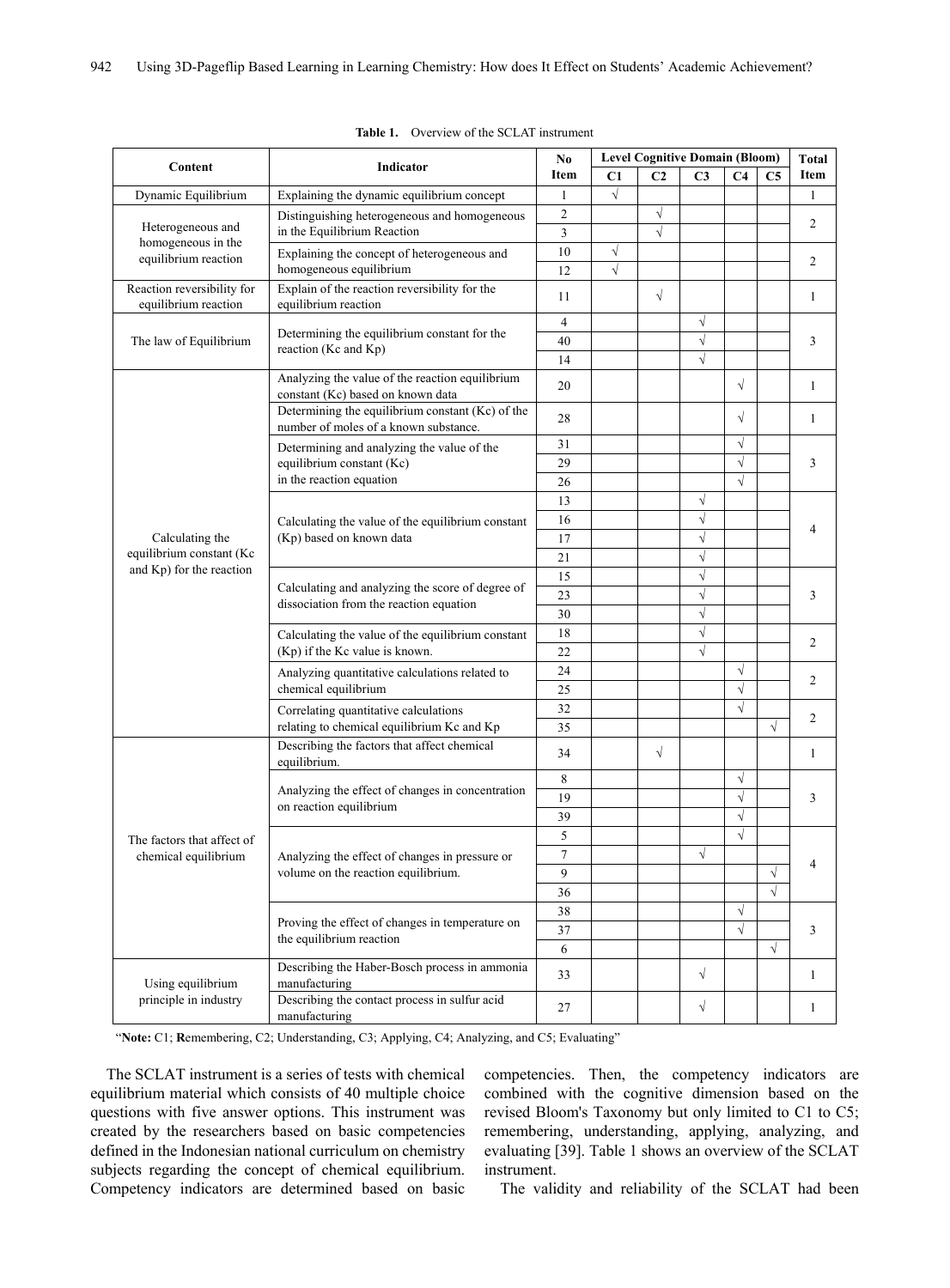conducted before the SCLAT was used in the study. The validity of the instrument was tested by theoretical and empirical validity. The theoretical validity was carried out by two judgments from Chemistry Education Department experts, and one practitioner, who is a high school chemistry teacher in Yogyakarta. Theoretical validity was conducted based on the material, construction, and language aspects. Then, empirical validity was conducted by providing the SCLAT instruments to 181 students outside the sample in this study. The results of empirical validity were analyzed using the *Quest* program. Validation with the Quest program was conducted based on the value of infit with MNSQ,  $0.77 \leq MNSQ \leq 1.33$  [40]. Based on the analysis, there are three item questions (Items No. 4, 5, and 18) that are not fit with the criteria. Thus, the three-items were not used in the study. Total the 40 questions tested for empirical validation only 37 questions were declared fit with the criteria. However, from a total of 37 questions that fit with the criteria, only 25 items were used in the study. The 25 items were used to represent each competency indicator of the SCLAT. Then, the reliability of the SCLAT instrument can be interpreted on a scale of 0.00 to 1.00 [40]. Reliability was analyzed based on the Reliability Estimate coefficients in the output of the Quest program [41]. The reliability estimate coefficients of SCLAT were obtained to be 0.96. Moreover, the estimation of items reliability with Cronbach's Alpha of SCLAT was found to be 0,71. Therefore, the SCLAT was a good instrument to measure the SAA.

#### **2.5. Data Analysis**

The independent sample t-test using SPSS 20 was used in this study to measure differences in SAA statistically between students using 3DP-LM in the E-3DP-LM group and students using PPt-M in the C-PPt-M group. Prior to the independent sample t-test analysis, it is necessary to conduct a pre-requisite test first by testing the normality and homogeneity of each sample. Then, "*the normality test is fulfilled if the significance value is greater than 0.05*. *The homogeneity test is fulfilled if the significance value is greater than 0.05*" [42]. After the normality and homogeneity tests were fulfilled, the independent sample t-test analysis can be conducted. In addition, The Cohen'd formula was used to analyze how the effect of the 3DP-LM on SAA [43].

$$
d_{s} = \frac{\overline{X_{1}} - \overline{X_{2}}}{\sqrt{\frac{(n_{1} - 1)SD_{1}^{2} + (n_{2} - 1)SD_{2}^{2}}{n_{1} + n_{2} - 2}}}
$$
(1)

Note;  $d_s$ = index effect size,  $X$ = mean score each group, *n*= total sample each group, *SD*= standard deviation

# **3. Result and Discussion**

The mean score SAA obtained from two groups in this study is presented in the diagram in Figure 2.



**Figure 2.** The mean score of two groups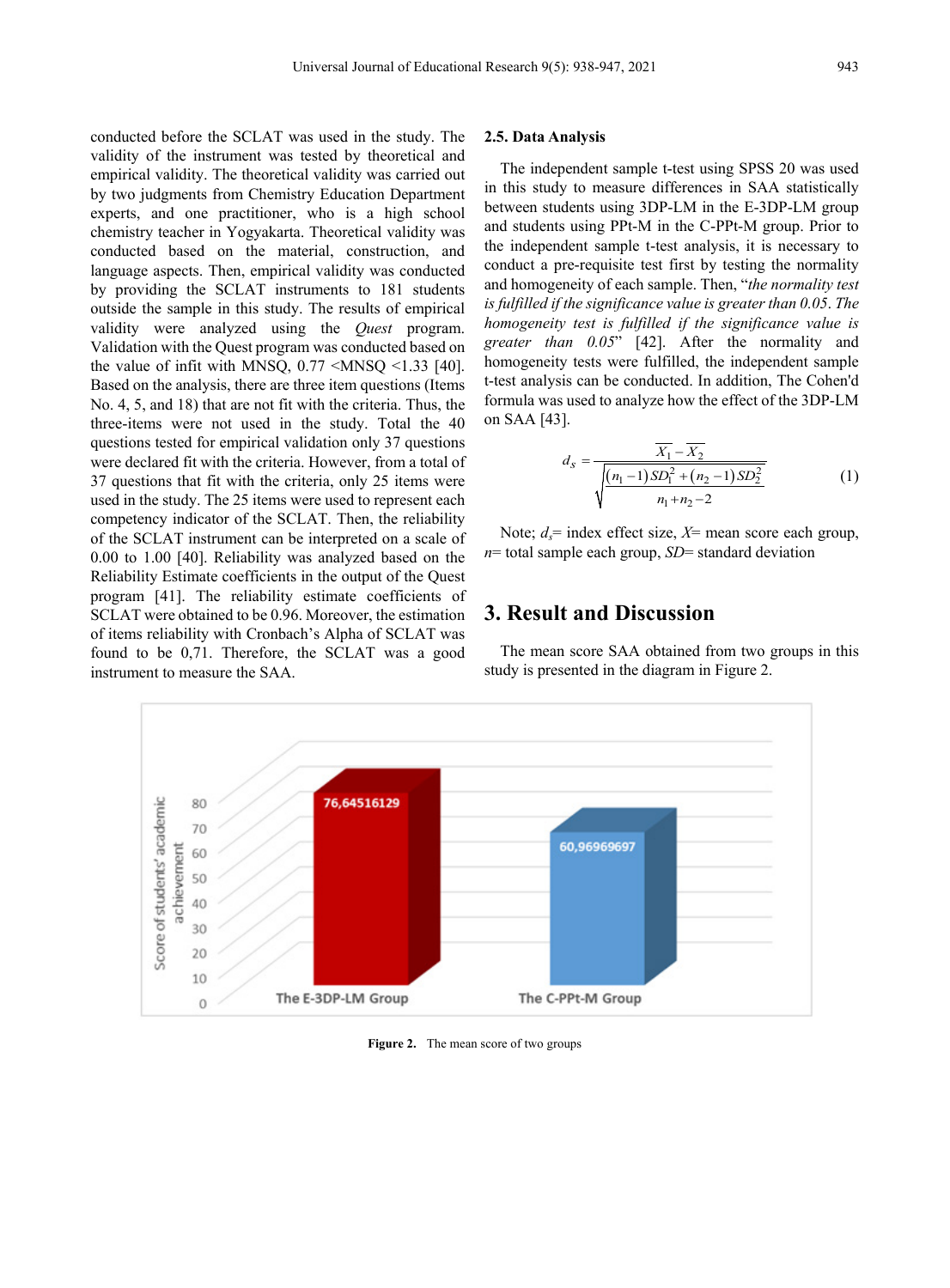The diagram in Figure 3, showed the difference in the mean score of SAA between the two groups. The E-3DP-LM groups gained a better SAA score compared to the C-PPt-M group. It is not only seen from the mean value of the two groups but also it is seen the significant value through the independent sample t-test analysis with the SPSS program. However, the pre-requisite test was conducted first. Tables 2 and 3 showed the results of the pre-requisite test for the independent sample t-test in this study.

**Table 2.** The result of the normality test analysis

| Group        | Sig.<br>Kogomorov-Smirnov | Conclusion |  |  |
|--------------|---------------------------|------------|--|--|
| The E-3DP-LM | 0.200                     | Normal     |  |  |
| The C-PPt-M  | 0.200                     | Normal     |  |  |

Table 2 showed that the value of Kolgomorov-Smirnov obtained is greater than 0.05 in each group. Thus, it indicated that the data are normally distributed and meet the assumptions for performing analysis independent sample t-tests. Then, Table 3 shows the result of the homogeneity test.

**Table 3.** The result of the homogeneity test analysis

|                                       | Levene's test | Conclusion |            |
|---------------------------------------|---------------|------------|------------|
| Group                                 |               | Sig.       |            |
| The E-3DP-LM<br>and the<br>$C-PPt-LM$ | 0.053         | 0.818      | Homogenous |

Based on Table 3 Sig. value of Levene's test obtained greater than 0,05. This indication stated that the data are homogeneous and meet the assumptions for performing analysis independent sample t-tests. After the two assumptions are fulfilled, analysis using the independent sample t-test can be carried out to see the effect of the treatment given. Table 4 showed the results of the analysis independent sample t-test using the SPSS 20 program.

Based on Table 4, the value of sig. (2-tailed) is obtained of independent sample t-test analysis. This indicated that there were differences in SAA between students using 3DP-LM in the E-3DP-LM group and students using PPt-M in the C-PPt-M group. The students in the E-3DP-LM group have a better score than the students in

the C-PPt-M group. Furthermore, it is continued by calculating the effect size to determine the magnitude of the influence of variable X on variable Y in the study [43]. The result of the effect size calculation obtained in this study was 1.02. Thus, the effect size obtained is  $> 0.8$ , which means that the treatment given has a large effect on the results obtained [44]. Based on the results obtained, it can be stated that the use of 3DP-LM has an effective influence on SAA results.

Academic achievement is an achievement obtained by students after carrying out a learning process that involves a more active thinking ability [45]. Then, academic achievement showed the extent to which a person has achieved goals in a learning environment, especially in schools, colleges, and universities [46]. However, the role of the teacher is a dominant factor in helping students improve their learning achievement. The accomplishment of a program is determined by the teachers' ability to learn [47]. This relates to the methods, strategies, and instructions that the teacher uses in learning. The application of ICT-based learning is an innovation strategy that can be used by teachers in learning [22]. Therefore, this study focuses on the use of ICT-based learning media to obtain data on SAA in chemistry learning.

The results obtained in this study showed that the use of technology-based learning media has a good effect on SAA. This result confirmed previous studies on the use of learning media to affect SAA, such as research on the use of ICT-based learning media effectively in improving students' learning outcomes in chemistry learning [48]. Then, the application of technology-based learning media and blended learning has an effective influence on learning achievement and students' self-efficacy in the hydrocarbon concept [23]. In addition, the use of 3D-Pageflip media as instruction in learning provides good results for students' academic performance [49]. Then, the use of technology-based multimedia has an effective effect on academic achievement in chemistry learning in fundamental chemistry concepts [50]. Thus, based on the results of research and previous studies the implication of instructional media on technology-based in the chemistry learning process has a positive effect on increasing students' understanding and SAA.

**Table 4.** The result of independent sample t-test analysis

|                                | t-test for Equality of Means |        |              |                        |                                        |                                              |          |  |
|--------------------------------|------------------------------|--------|--------------|------------------------|----------------------------------------|----------------------------------------------|----------|--|
|                                |                              | df     | Sig.         | <b>Mean Difference</b> | <b>Std. Error</b><br><b>Difference</b> | 95% Confidence Interval of<br>the Difference |          |  |
|                                |                              |        | $(2-tailed)$ |                        |                                        | Lower                                        | Upper    |  |
| Equal variances<br>not assumed | 4.243                        | 63.000 | .000         | 13.00379               | 3.06476                                | 6.87936                                      | 19.12821 |  |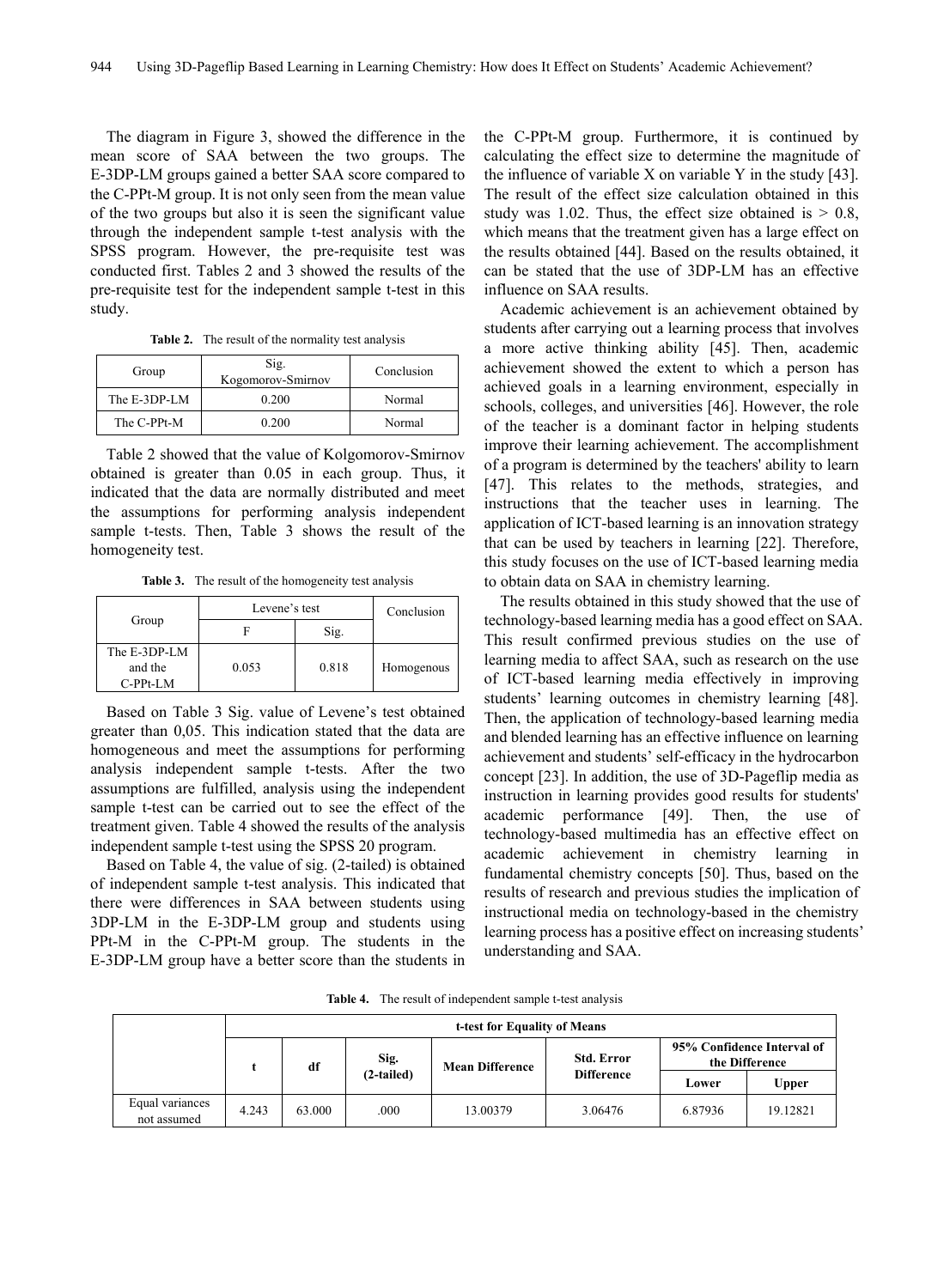This research was conducted by involving technology-based learning media in the teaching-learning process. Previous research stated that the benefits of using learning media on technology-based in the classroom have had a good effect on student learning outcomes [51]. Then, the use of technology-based media has an important role in increasing the ability of students' self-regulated learning and students' self-motivation learning so that it affects learning outcomes [26]. Therefore, based on previous research, it can be seen that technology-based learning media affects improving on the SSA. The results of this study also show that the use of 3DP-LM in the E-3DP-LM group has a higher average score of SSA than the C-PPt-M group, which means that the effect of 3DP-LM has a good effect on the achievement of SSA in chemistry study. The use of 3DP-LM in this research as a learning media instructional, confirms previous research which states that the use of 3DP-LM as instruction in learning provides good results for students' academic performance [49]. Then, the use of 3D-Pageflip media has a significant effect in increasing students' learning motivation [17], but this research did not see the effect on SSA. Then, research on the development of 3D-Pageflip media has a valid and reliable category to be used in teaching [32], but this research was only limited to develop the media and was not tested in learning. Then, the use of 3D-Pageflip media has a good influence on students' interest and motivation in the learning process [52], but this research did not see the effect on SAA. However, the use of 3DP-LM in this research has a good effect on SAA. Therefore 3DP-LM is an innovative learning media on technology-based that can be used in the chemistry learning process. This 3DP-LM can be accessed by students on PC or Android. So, the flexibility and effectiveness of this learning media make it easy for students to access learning material anytime and anywhere, not only in the classroom.

## **4. Conclusions**

This study focuses on the effect of the use of instructional media on SAA. The learning media has a function as a means of connecting that can stimulate the ability of the thinking process to be more active so that it has an impact on the learning outcomes carried out. The results of this study indicate that there are differences in students' achievement between the E-3DP-LM group using 3DP-LM and the C-PPt-M group using PPt-M. The students in the E-3DP-LM group have a better score than the student in the C-PPt-M group. Then, the calculation of the effect size shows that there is a significant effect size between the use of 3DP-LM on SAA in this study. Therefore, the use of 3DP-LM has a positive effect on SAA.

Based on the results obtained in this study, using 3DP-LM can be one of the recommendations that teachers

can apply in the chemistry learning process, and using 3DP-LM is expected to be a learning media solution for teachers in carrying out the online learning process, due to the Covid-19 pandemic situation, today.

## **Acknowledgments**

The author thanks the rector of the Universitas Negeri Yogyakarta, the rector of the Universitas Jambi, and the Director of the graduate school Universitas Negeri Yogyakarta, for their support in the publication process of this article. Then, all validators who were willing to validate the instruments in this study. Then, the headmaster of senior high school number 4 Yogyakarta, who has permitted to conduct research at this school.

## **REFERENCES**

- [1] Wiyarsi, A., Fitriyana, N., & Ikhsan J. Using technology in hydrocarbon topics: A profile on student' self-regulated learning. Journal for the Education of Gifted Young Scientist, 7(4), 983-998. 2019. https://doi.org/10.17478/jegys.616947.
- [2] Ministry of Education and Culture. Implementation of the Indonesia National Curriculum (K-13). Jakarta, Ministry of Education and Culture, 2013, 1-97.
- [3] N. Liliarti, H, Kuswanto. Improving the competence of diagrammatic and argumentative representation in physic through android-based learning application. International<br>Journal of Instruction, 11(3), 106-122, 2018. Journal of Instruction, 11(3), 106-122, 2018. http://www.e-iji.net/dosyalar/iji\_2018\_3\_9.pdf.
- [4] A. D. Astiningsih, C. F. Partana. Using android media for chemistry learning construction of motivation and metacognition ability. *International Journal of Instruction, 13*(1), 279-294, 2020. http://www.e-iji.net/volumes/359-jan uary-2020,-volume-13,-number-1.
- [5] D. Schunk. Learning Theories An Educational Perspective, Sixth Edition. Boston: Pearson. 1-561.
- [6] G. Sirhan. Learning difficulties in chemistry: An Overview. Journal of Turkish Science Education, 4(2), 2-20. 2007. https://www.tused.org/index.php/tused/article/view/664.
- [7] V. C. Santos, A. Arroio. The representational levels: Influence and contributions to research in chemical education. Journal of Turkish Science Education, 13(1), 3-18. 2016. https://www.tused.org/index.php/tused/article/view/632.
- [8] Ministry of Education and Culture, National education assessment center, Online available from https://hasilun.pus pendik.kemdikbud.go.id/#2019!sma!capaian\_wilayah!99& 99&999!a&05&T&N&1&!1!& (Accessed October 17, 2020).
- [9] A. H. Johnstone. Why is science difficult to learn? Things are seldom what they seem. Journal of Computer Assisted Learning, 7(2), 75-83, 1991. https://doi.org/10.1111/j.1365- 2729.1991.tb00230.x.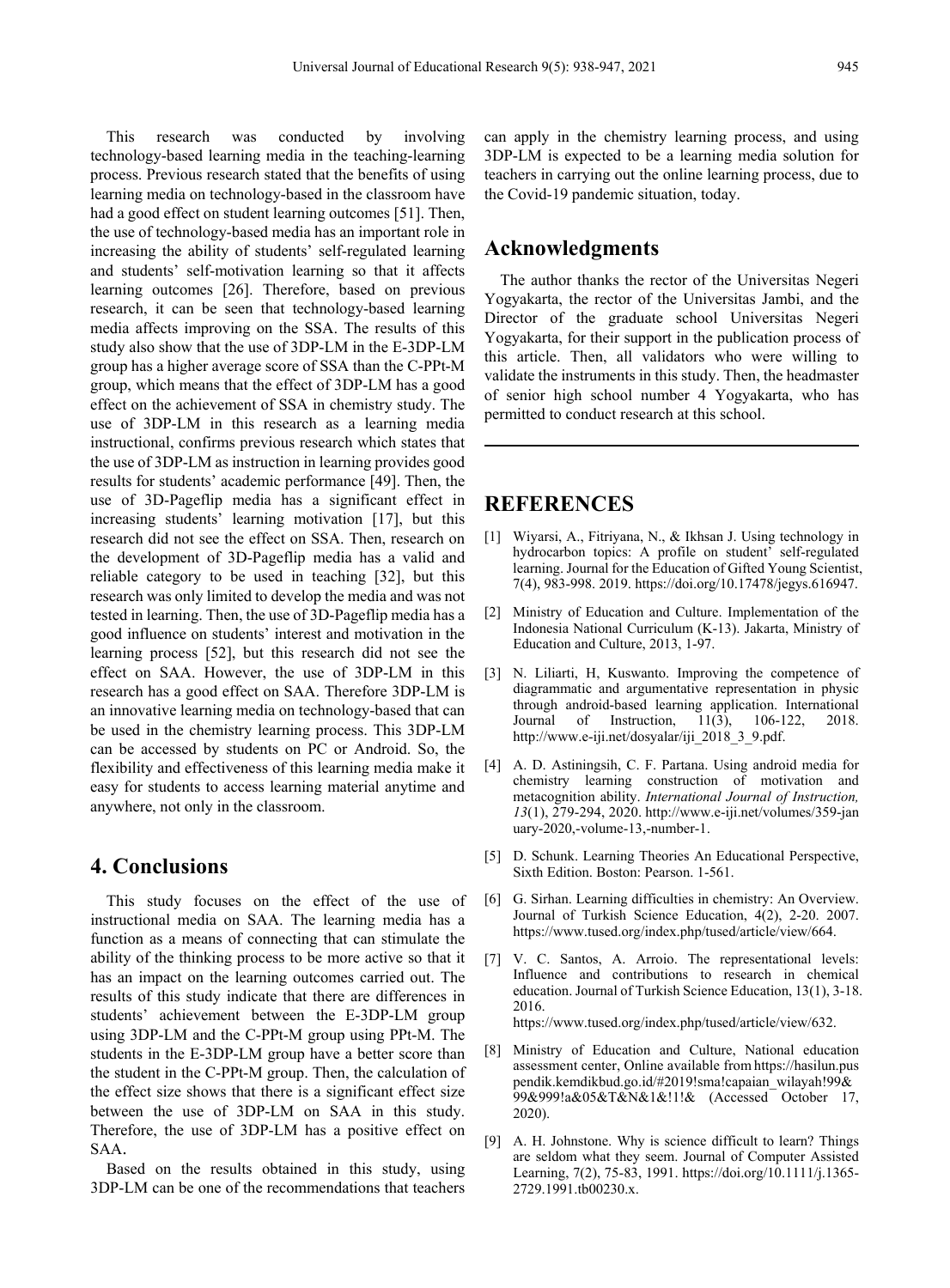- [10] M. B. Nakhleh. Why some students don't learn chemistry: Chemical misconceptions. Journal of Chemical Education, 69(3), 191-196, 1992. https://doi.org/10.1021/ed069p191.
- [11] D. Gabel. The complexity of chemistry and implications for teaching. In B.J. Fraser and K.G. Tobin (Eds). International Handbook of Science Education (Vol.1). London: Kluwer Academic Publisher, 1998, 233-248.
- [12] D. F. Treagust, G. Chittleborough. Chemistry: A matter of understanding representation. In J. Brophy (Ed.), Subject-specific instructional methods and activities (Vol. 8). Oxford, UK: Elsevier Science Ltd, 2001, 239-267.
- [13] M. M. Woldeamanuel, H. Atagana, & T, Engida. What makes chemistry difficult?. African Journal of Chemical Education, 4(2), 31-43, 2014. https://www.ajol.info/index.p hp/ajce/article/view/104070.
- [14] A. H. Johnstone. The development of chemistry teaching: A changing response to changing demand. Journal Chemistry Education, 70(9), 701-705, 1993. https://pubs.acs.org/doi/1 0.1021/ed070p701.
- [15] A. H. Johnstone. Teaching of chemistry Logical or psychological?. Chemistry Education: Research and Practice in Europe, 2000(1), 9-15, 2000. https://doi.org/10.1039/A9 RP90001B.
- [16] R. Wijayanti, K. H. Sugiyarto, J. Ikhsan. Effectiveness of using virtual chemistry laboratory integrated hybrid learning to students' learning achievement. *Journal of Physics: Conference Series*, *1156*, 012031, 2019. https://doi.org/10.1 088/1742-6596/1156/1/012031.
- [17] Z. Latifah, J. Ikhsan, K. H. Sugiyarto. Effect of virtual chemistry laboratory toward cognitive learning achievement. *Journal of Physics: Conference Series, 1156*, 012034*, 2019.*  https://doi.org/10.1088/1742-6596/1156/1/012034.
- [18] I. S. A. Bakar, K. H. Sugiyarto, J. Ikhsan. Effects of use 3D visualization virtual reality to increase scientific attitudes and cognitive learning achievement. *Journal of Physics: Conference Series, 1397*, 012040, 2019. https://doi.org/10.1 088/1742-6596/1397/1/012040.
- [19] D. F. Syolendra, E. W. Laksono. The effect of discovery learning on students' integrated thinking abilities and creative attitudes. *Journal of Physics: Conference Series, 1156*, 012018, 2019.https://doi.org/10.1088/1742-6596/115 6/1/012018.
- [20] M. S. Nangku, E. Rohaeti. The effect of problem-based learning model toward students' conceptual understanding and verbal communication skills in reaction rate learning. *Journal of Physics: Conference Series, 1397*, 012037, 2019. https://doi.org/10.1088/1742-6596/1397/1/012037.
- [21] S. Smaldino, D. Lowther, C. Mims. Instructional Technology and Media for Learning, 12th Edition. London: Pearson Education, 2019, 1-250.
- [22] C. Wisetsat, P. Nuangchalerm. Enhancing innovative thinking of Thai pre-service teachers through multi-education innovations. Journal of The Education Gifted Young Scientist, 7(3), 408-419, 2019. https://doi.org/10.17478/jegys.570748.
- [23] N. Fitriyana, A. Wiyarsi, J. Ikhsan, & K. H. Sugiyarto. Android-based-game and blended learning in chemistry:

Effect on students' self-efficacy and achievement. *Jurnal Cakrawala Pendidikan, 39*(3), 507-521, 2020. https://doi.or g/10.21831/cp.v39i3.28335.

- [24] F. Solikhin, K. H. Sugiyarto, J. Ikhsan. The impact of virtual laboratory integrated into hybrid learning use on students' achievement. *Jurnal Ilmiah Peuradeun, 7*(1), 81-94, 2019. doi.org/10.26811/peuradeun.v7i1.268.
- [25] D. N. M. IftIhan, S. Atun. The impact of inquiry-based virtual laboratory on students' inquiring abilities. *MIER Journal of Educational Studies, Trends and Practices, 9*(1), 50-61, 2019. http://www.mierjs.in/ojs/index.php/mjestp/iss ue/view/19.
- [26] A. Kitsantas. Fostering college students' self-regulated learning with learning technologies. Hellenic Journal of Psychology, 10(3), 235-252, 2013. https://pseve.org/publica tions/journal/hellenic-journal-of-psychology-volume-10/.
- [27] G. Solomon, L. Schrum. Web 2.0: New Tools, New Schools. Washington DC; International Society for Technology in Education (ISTE), 2007, 1-270.
- [28] C. Wang, B. Calandra, S.T. Hibbard, M. L. McDowell Lefaiver. Learning effects of an experimental EFL program in second life. Educational Technology Research & Development, 60(5), 943-961, 2012.https://doi.org/10.1007 /s11423-012-9259-0.
- [29] H. K. Wu, J. S. Krajcik, E. Soloway. Promoting understanding of chemical representations: Students' use of a visualization tool in the classroom. Journal of Research in Science Teaching, 38(7), 821-824, 2001. https://doi.org/10. 1002/tea.1033.
- [30] B. Saputro, A. T. Susilawati. Effectiveness of learning management system (LSM) on In-Network Learning System (SPADA) based on scientific. Journal for the Education of Gifted Young Scientist, 7(3), 481-498, 2019. https://doi.org/10.17478/jegys.606029.
- [31] 3D Pageflip Ltd. 3D Paegflip Professional. Online available from http://www.3dpageflip.com/pageflip-3d-reader/(Accessed December 19, 2020).
- [32] S. Raihan, Haryono, F. Ahmadi. Development of scientific learning e-book using 3D-Pageflip professional program. Innovative Journal of Curriculum and Education Technology, 7(1), 7-14, 2018.
- [33] D. Susanti, Z. K. Prasetyo. The effect of online-based 3D-Pageflip science module on elementary school stucents' learning motivation in Indonesia. IC4E 2020: Proceedings of the 2020 11th International Conference on E-Education, E-Business, E-Management, and E-Learning, 2020, 141-144. https://doi.org/10.1145/3377571.3377578.
- [34] J. Nesbit, K. Belfer, & J. Vargo. A convergent participation model for evaluation of learning objects. Canadian Journal of Learning and Technology, 28(3), 105-120, 2002. https://doi.org/10.21432/T25C8C.
- [35] A. Walker, M. Lee, D. A. Bryant. Development and validation of the international baccalaureate learner profile questionnaire (IBLPQ). Educational Psychology, 36(10), 1845-1867, 2015. https://doi.org/10.1080/01443410.2015.1 045837.